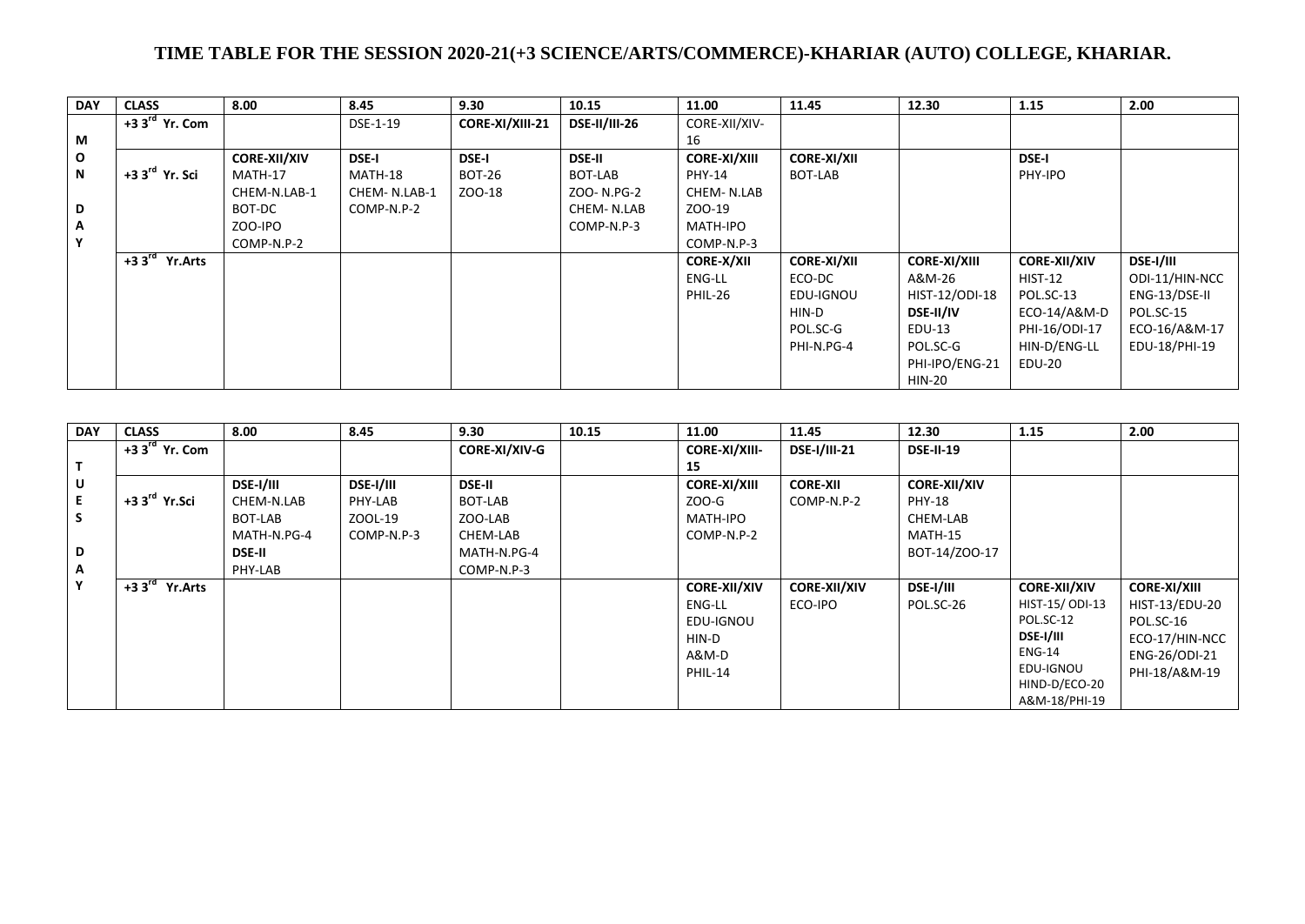| <b>DAY</b> | <b>CLASS</b>               | 8.00 | 8.45                | 9.30             | 10.15           | 11.00               | 11.45                  | 12.30               | 1.15               | 2.00                |
|------------|----------------------------|------|---------------------|------------------|-----------------|---------------------|------------------------|---------------------|--------------------|---------------------|
|            | $+33^{\text{rd}}$ Yr. Com  |      | <b>DSE-I/III-21</b> | <b>DSE-II-21</b> |                 | CORE-XI/XIII-19     | <b>CORE-XII/XIV-15</b> |                     |                    |                     |
| W          |                            |      |                     |                  |                 |                     | <b>CORE-XI/XII</b>     | <b>CORE-XII/XIV</b> | DSE-I/II           | <b>DSE-II</b>       |
| E.         | +3 3 <sup>rd</sup> Yr. Sci |      |                     |                  |                 |                     | PHY-16                 | PHY-LAB             | <b>PHY-14</b>      | <b>PHY-19</b>       |
| D          |                            |      |                     |                  |                 |                     | CHEM-20                | CHEM-LAB            | CHEM-N.LAB-1       | CHEM-N.LAB-1        |
| N          |                            |      |                     |                  |                 |                     | <b>BOT-21</b>          | MATH-14             | MATH-20            | MATH-14             |
|            |                            |      |                     |                  |                 |                     | ZOO-LAB                | BOT-LAB             | BOT-LAB            | <b>BOT-21</b>       |
| S          |                            |      |                     |                  |                 |                     | MATH-18                | ZOO-LAB             | ZOO-LAB            | ZOO-LAB             |
|            |                            |      |                     |                  |                 |                     | COMP-N.P-2             | COMP-N.P-2          | COMP-N.P-2         |                     |
| D          | $+33rd$ Yr. Arts           |      |                     |                  | <b>DSE-I/II</b> | <b>CORE-XII/XIV</b> | <b>CORE-XI/XII</b>     | <b>DSE-I/III</b>    | <b>CORE-XI/XII</b> | <b>CORE-XII/XIV</b> |
| A          |                            |      |                     |                  | HIN-NPG-2       | ENG-LL              | EDU-IGNOU              | <b>HIST-15</b>      | <b>HIST-12</b>     | HIST-11/ECO-18      |
| Υ          |                            |      |                     |                  | EDU-IGNOU       | PHIL-N.PG-4         | HIN-D                  | POL.SC-16           | POL.SC-13          | POL.SC-12           |
|            |                            |      |                     |                  |                 | ECO-DC              | <b>ENG-14</b>          | ODI-19              | ODI-19             | HIN-D/ODI-15        |
|            |                            |      |                     |                  |                 |                     |                        | A&M-12              | A&M-26             | EDU-IGNOU           |
|            |                            |      |                     |                  |                 |                     |                        |                     | PHI-N.PG-4         | A&M-D               |
|            |                            |      |                     |                  |                 |                     |                        |                     | $ECO-18$           | <b>DSE-I/III</b>    |
|            |                            |      |                     |                  |                 |                     |                        |                     |                    | ENG-16/PHI-17       |
|            |                            |      |                     |                  |                 |                     |                        |                     |                    |                     |

| <b>DAY</b> | <b>CLASS</b>             | 8.00           | 8.45 | 9.30          | 10.15              | 11.00                 | 11.45               | 12.30               | 1.15               | 2.00            |
|------------|--------------------------|----------------|------|---------------|--------------------|-----------------------|---------------------|---------------------|--------------------|-----------------|
|            | $+33rd$ Yr. Com          | CORE-XI/XII-20 |      |               | <b>DSE-1-21</b>    | <b>DSE-II-20</b>      | CORE-XII/XIV-16     |                     |                    |                 |
| T          |                          |                |      |               | <b>CORE-XI/XII</b> | <b>CORE-XII / XIV</b> | <b>CORE-XII/XIV</b> | DSE-I/II            | <b>DSE-II</b>      |                 |
| н          | $+33^{\text{rd}}$ Yr.Sci |                |      |               | PHY-G              | COPM.NPG-2            | <b>PHY-20</b>       | PHY-LAB             | PHY-LAB            |                 |
| U          |                          |                |      |               | CHEM-N.LAB         |                       | CHEM-N.LAB-1        | CHEM-LAB            | CHEM-LAB           |                 |
| R          |                          |                |      |               | <b>BOT-26</b>      |                       | MATH-19             | MATH-14             | MATH-IPO           |                 |
| S          |                          |                |      |               | ZOO-G              |                       | BOT-NPG-3           | BOT-LAB             | BOT-LAB            |                 |
|            |                          |                |      |               | MATH-IPO           |                       | ZOO-LAB             | ZOO-LAB             | ZOO-LAB            |                 |
| D          |                          |                |      |               | COPM.NPG-2         |                       |                     |                     | COPM.NPG-2         |                 |
| A          | $+33rd$ Yr. Arts         |                |      | <b>DSE-II</b> |                    | <b>DESE-II</b>        | <b>DSE-I</b>        | <b>CORE-XII/XIV</b> | <b>CORE-XI/XII</b> | <b>DSE-I/II</b> |
| Y          |                          |                |      | EDU-IGNOU     |                    | HIN-D                 | POL.SC-26           | <b>HIST-11</b>      | <b>HIST-15</b>     | <b>HIST-14</b>  |
|            |                          |                |      | PHIL-DC       |                    | ENG-LL                | ODIA-G              | POL.SC-12           | POL.SC-16          | POL.SC-15       |
|            |                          |                |      |               |                    | ECO-DC                |                     | HIN-D/ODI-17        | ODI-19             | ECO-16          |
|            |                          |                |      |               |                    | A&M-D                 |                     | EDU-IGNOU           | HIN-NPG2           | HIN-NPG-2       |
|            |                          |                |      |               |                    |                       |                     | A&M-D/ ECO-13       | A&M-21             | ENG-19/ODI-18   |
|            |                          |                |      |               |                    |                       |                     | ENG-LL/PHI-18       | <b>PHI-18</b>      | EDU-26          |
|            |                          |                |      |               |                    |                       |                     |                     | ECO-17/ENG-20      | PHI-21/A&M-20   |
|            |                          |                |      |               |                    |                       |                     |                     | EDU-26             |                 |